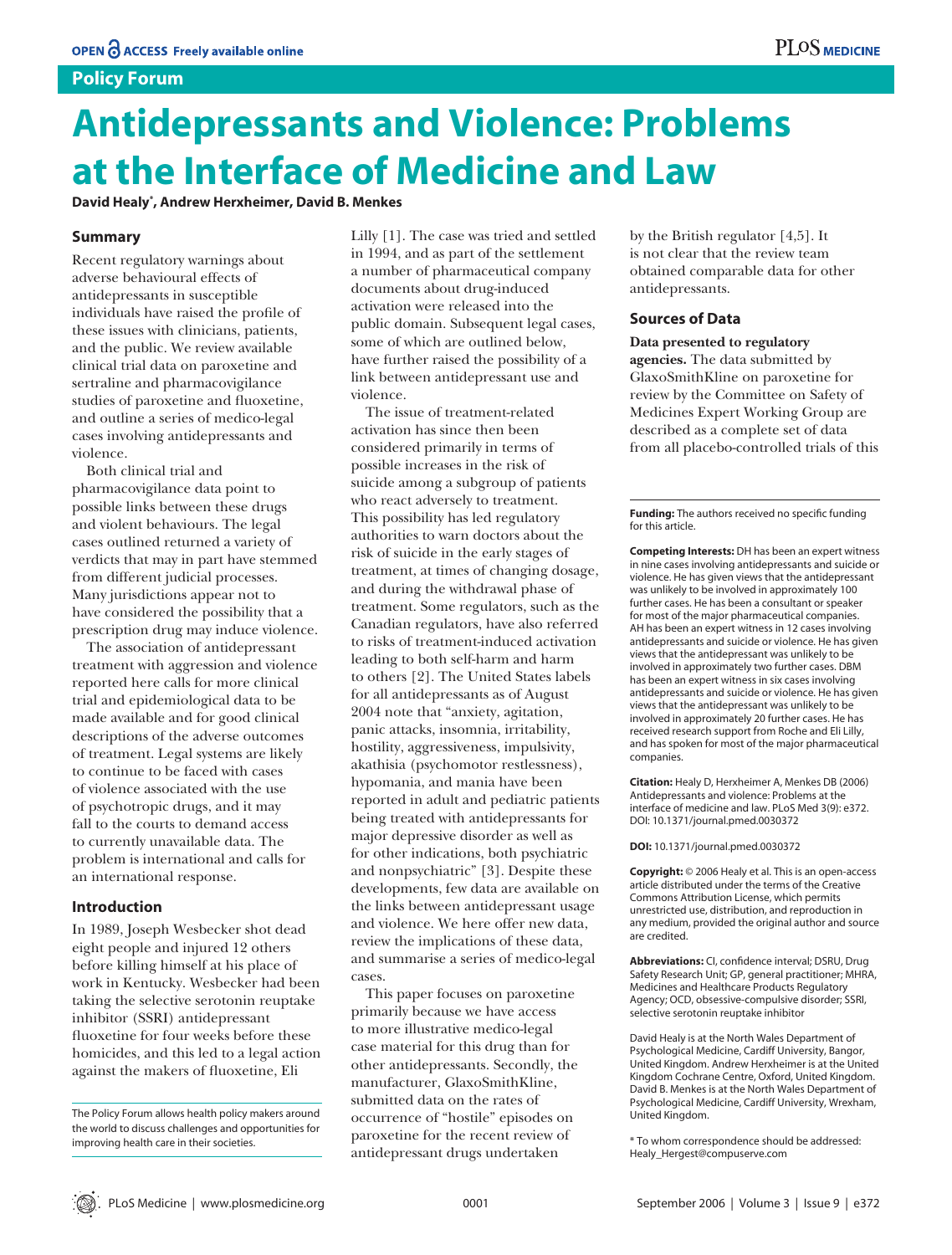drug [5]. The use of this dataset thus involves no selection by the authors, and any selection bias there might have been on the part of the company seems unlikely to have increased the size of the problem. Data from placebo-controlled trials of sertraline in children are also presented, as these also offer a complete dataset, so minimising any selection bias.

**Data from United Kingdom Drug Safety Research Unit (DSRU) prescription-event monitoring studies**  on paroxetine and fluoxetine [6,7].

**Legal cases in which the authors have given evidence.** We have selected these only to illustrate the range of medico-legal problems such cases can pose. In the majority of other cases in which the authors were consulted, they considered that the drug in question was not linked to the behaviour for which the defendant was charged.

**E-mails from 1,374 patients in response to a BBC programme on paroxetine broadcast in 2002.** One of us (AH) had the opportunity to analyse a complete set of these responses.

#### **Summary of Evidence Found**

**Data from regulatory agencies.** In paroxetine clinical trials, aggression and violence were commonly coded under the rubric of hostility. This coding term includes homicide, homicidal acts, and homicidal ideation as well as aggressive events and "conduct disorders", but no homicides were reported from these trials. The material posted on the company Web site (http:⁄⁄www.gsk.com) suggests that these hostile behaviours in children primarily involved aggression rather than frank violence. When hostile events occurring in both adult and paediatric trials are summed, both on therapy and during the 30-day drugfree phase after taper had finished, 60 (0.65%) of 9,219 patients overall had hostile events. Table 1 shows the results [5].

In these trials, hostile events are found to excess in both adults and children on paroxetine compared with placebo, and are found across indications, and both on therapy and during withdrawal. The rates were highest in children with obsessivecompulsive disorder (OCD), where the odds ratio of a hostile event was 17 times greater (95% confidence interval  $[CI], 2.22-130.0$ .

In their submissions to the Committee on Safety of Medicines Expert Working Group, GlaxoSmithKline also reported that 11,491 patients entered trials comparing paroxetine with other antidepressants [5]. In this patient cohort, 44 hostile events occurred on paroxetine or other drugs, a rate of 0.38%. In the subset of trials comparing paroxetine with another SSRI, there were 16 hostile events in 2,418 patients (0.66%). These SSRI comparator trials may be confounded by indication; the SSRI comparator trials might, for instance, have included a higher proportion of patients with OCD.

Finally, in healthy volunteer studies, hostile events occurred in three of 271  $(1.1\%)$  volunteers taking paroxetine, compared with zero in 138 taking placebo [5]. Although not statistically significant, this finding is striking because hostile events are unusual in healthy volunteer trials, and this figure was higher than the rate reported in clinical populations above. GlaxoSmithKline ascribed these episodes to the fact that the volunteers were confined, although this applied to both paroxetine and placebo volunteers. One other healthy volunteer study has reported aggressive behaviour in one volunteer taking sertraline [8].

In data from sertraline paediatric trials submitted by Pfizer, aggression was the joint commonest cause for discontinuation from the two sertraline placebo-controlled trials in depressed children [9]. In these trials, eight of 189 patients randomised to sertraline discontinued for aggression, agitation, or hyperkinesis (a coding term for akathisia), compared with no dropouts for these reasons in 184 patients on placebo (95% CI, 1.72–infinity). When discontinuations

for any manifestation of treatmentinduced activation (suicidal ideation or attempts, aggression, agitation, hyperkinesis, or aggravated depression) were considered, there were 15 discontinuations on sertraline compared with two on placebo, a relative risk of 7.3 (95% CI, 1.70–31.5;  $p = 0.0015$ . The report of these studies does not include an analysis of these data [9]. In the only other placebo-controlled sertraline paediatric trial, undertaken in children and adolescents with OCD, there were ten dropouts out of 92 patients on sertraline, five of whom discontinued for behavioural activation, two for agitation, one for aggression, one for nervousness, and one for emotional lability. In comparison, there was one discontinuation for hyperkinesis out of a total of two dropouts from 95 patients on placebo [10].

Finally, in paediatric trials of venlafaxine (Wyeth), two percent of children dropped out because of hostility, more than double the rate of dropout on placebo [11].

By 2003, 121 cases of aggression on paroxetine had been reported to the Medicines and Healthcare Products Regulatory Agency (MHRA), and by January 2006 that number had risen to 211 [12]. It should be noted that such reporting systems estimate that physicians report between one and ten percent of adverse effects on treatment [13].

**DSRU data.** Evidence from two DSRU prescription-event monitoring studies of paroxetine and fluoxetine [6,7] is shown in Table 2, summarising details of aggressive events and assaults in patients prescribed fluoxetine and paroxetine in primary care after the launches of these two drugs. These data are consistent with the clinical trial data reported above. The greatest frequency

**Table 1.** Hostility Events in Adult and Paediatric Placebo-Controlled Trials on Therapy and in Withdrawal Phase

| Condition   | <b>Paroxetine Events/Patients</b> | <b>Placebo Events/Patients</b> | <b>Odds Ratio</b><br>(95% CI) |
|-------------|-----------------------------------|--------------------------------|-------------------------------|
|             |                                   |                                |                               |
| Overall     | 60/9219 (0.65%)                   | 20/6,455 (0.31%)               | $2.10(1.27 - 3.48)$           |
| Depression  | 20/3,799 (0.53%)                  | 8/2,402 (0.33%)                | $1.58(0.70 - 3.58)$           |
| <b>OCD</b>  | 19/737 (2.58%)                    | 5/470 (1.06%)                  | $2.43(0.91 - 6.45)$           |
| Anxiety     | 16/3,823 (0.42%)                  | 7/3,404 (0.21%)                | $2.03(0.84 - 4.84)$           |
| <b>PMDD</b> | 5/760 (0.66%)                     | 0/379                          |                               |
|             |                                   |                                |                               |

From [5].

PMDD, premenstrual dysphoric disorder.

DOI: 10.1371/journal.pmed.0030372.t001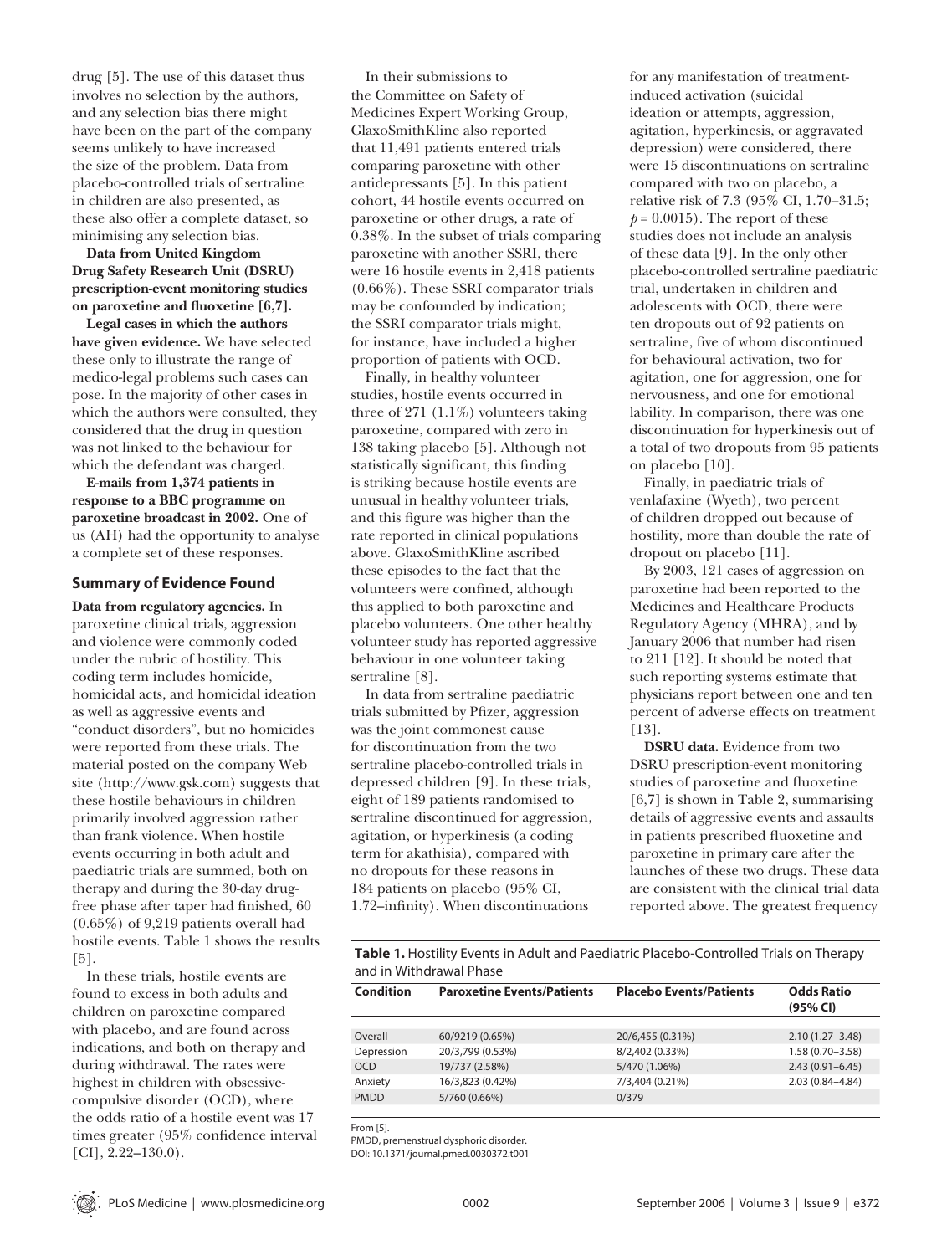| <b>Event</b> | <b>Paroxetine</b><br>$(n = 13,741)$ First | <b>Paroxetine</b><br>$(n = 13.741)$ | <b>Fluoxetine</b><br>$(n = 12,692)$ First | <b>Fluoxetine</b><br>$(n = 12,692)$ |  |  |
|--------------|-------------------------------------------|-------------------------------------|-------------------------------------------|-------------------------------------|--|--|
|              | <b>Six Months of</b>                      | Overall                             | <b>Six Months of</b>                      | Overall                             |  |  |
|              | Treatment                                 |                                     | <b>Treatment</b>                          |                                     |  |  |
|              |                                           |                                     |                                           |                                     |  |  |
| Aggression   | 18 (0.13%)                                | 36 (0.26%)                          | 20 (0.16%)                                | 48 (0.38%)                          |  |  |
| Assault      | $7(0.05\%)$                               | 19 (0.14%)                          | 10 (0.08%)                                | 12 (0.10%)                          |  |  |
| Murder       |                                           |                                     | $\Omega$                                  | $\Omega$                            |  |  |
| Total        | 26 (0.19%)                                | 56 (0.41%)                          | 30 (0.24%)                                | 60 (0.47%)                          |  |  |

Paroxetine figures from [6], Appendix 2; fluoxetine figures from [7], Appendix 2. DOI: 10.1371/journal.pmed.0030372.t002

of events was during the first month of treatment (unpublished data).

**The medico-legal cases.** Nine illustrative cases in which we have between us acted as expert witnesses are summarised in Table 3. In eight of them the person who was taking an antidepressant was the defendant; in one (DS; see Annex), the patient killed three members of his family and then himself, and his son-in-law sued SmithKline Beecham. We have chosen the cases to demonstrate the diversity of the issues they raise. They are described in the Annex.

**E-mails from patients to a BBC television programme.** After a programme on paroxetine in 2002, the producers of the BBC television programme *Panorama* received 1,374 e-mails from viewers, mostly patients. One of us (AH) was able to analyse the full set of these responses. Many linked emotional storms and thoughts and acts of violence or self-harm to paroxetine, both to starting drug treatment and to dosage change. These were not simple anecdotal reports, in that the analysis clearly pointed to a linkage with dosage. Second, they were self-reports of violence from patients with no apparent background of violent behaviour [14]. Third, the analysis was consistent with an analysis of reports of thoughts and acts of violence or self-harm on paroxetine that doctors had sent to the MHRA about other patients between 1991 and 2002 [15]. In both patient and medical reports, severe mood changes were commonly associated with changes of drug dosage during the first week of treatment, with later dosage increase, or with dosage decrease or drug withdrawal. The accounts reported in both the medical and the patient series had much in common, including time frame and a linkage to dosage [15].

#### **Discussion**

**Mechanisms of antidepressant-induced violence.** A link between antidepressant use and violence needs a plausible clinical mechanism through which such effects might be realised. There are comparable data on increased rates of suicidal events on active treatment compared to placebo [16,17]. In the case of suicide, several explanations have been offered for the linkage. It is argued that alleviating the motor retardation of depression, the condition being treated, might enable suicides to happen, but this cannot explain the appearance of suicidality in healthy volunteers. Mechanisms linking antidepressant treatment, rather than the condition, to adverse behavioural outcomes include akathisia, emotional disinhibition, emotional blunting, and manic or psychotic reactions to treatment. There is good evidence that antidepressant treatment can induce problems such as these and a prima facie case that akathisia, emotional blunting, and manic or psychotic reactions might lead to violence.

**Akathisia.** Some of the best descriptions of akathisia come from the medical literature on the use of reserpine as an anti-hypertensive in the mid-1950s [18]:

"Increased tenseness, restlessness, insomnia and a feeling of being very uncomfortable".

"On the first day of treatment he reacted with marked anxiety and weepiness, on the second day felt so terrible with such marked panic at night that the medication was cancelled".

"The first few doses frequently made them anxious and apprehensive. They reported increased feelings of strangeness, verbalised by statements such as 'I don't feel myself' or 'I'm afraid of some of the unusual impulses I have'".

Events such as these in clinical trials of antidepressants have commonly been coded under headings such as agitation, emotional lability, and hyperkinesis (overactivity), and only rarely to akathisia. In clinical practice the term has sometimes been restricted to states of demonstrable motor restlessness, but by definition it cannot be a simple motor disorder or it would be classified as a dyskinesia [19]. There is good evidence that akathisia can exacerbate psychopathology in general [20] and consensus that it can be linked to both suicide and violence [21,22]. A link between akathisia and violence, including homicide, following antipsychotic use has previously been reported [23–25].

Substantial evidence from SSRI clinical trials shows that these drugs can trigger agitation. Approximately five percent of patients on SSRIs in randomised trials drop out for agitation against 0.5% on placebo. The current data sheets for SSRI antidepressants specify that the drugs can cause akathisia and agitation, and warn about developing suicidality in the early phase of treatment, on treatment discontinuation, and in the wake of a dosage increase during the course of treatment. In the US, these warnings explicitly apply to not only depressed patients but also people being treated for anxiety, smoking cessation, or premenstrual dysphoric disorder. In Canada, warnings specify an increased risk of violence in addition to suicide.

**Emotional blunting.** Another mechanism that may contribute to hostile events is treatment-induced emotional blunting. Several reports published since 1990 have linked SSRI intake with the production of emotional blunting, detachment, or an amotivational syndrome, described in one report as the equivalent to a "chemical lobotomy" [26–29]. It is quite common in clinical practice to find people who say they simply are not bothered any more. Things that would previously have worried them no longer do so. However, clinical trials of antidepressants have so far not assessed this phenomenon and its frequency is not reliably known.

**Mania and psychosis.** Another mechanism that may link SSRIs to violence are the manic or psychotic states reported to be induced by drug treatment. These drug-induced states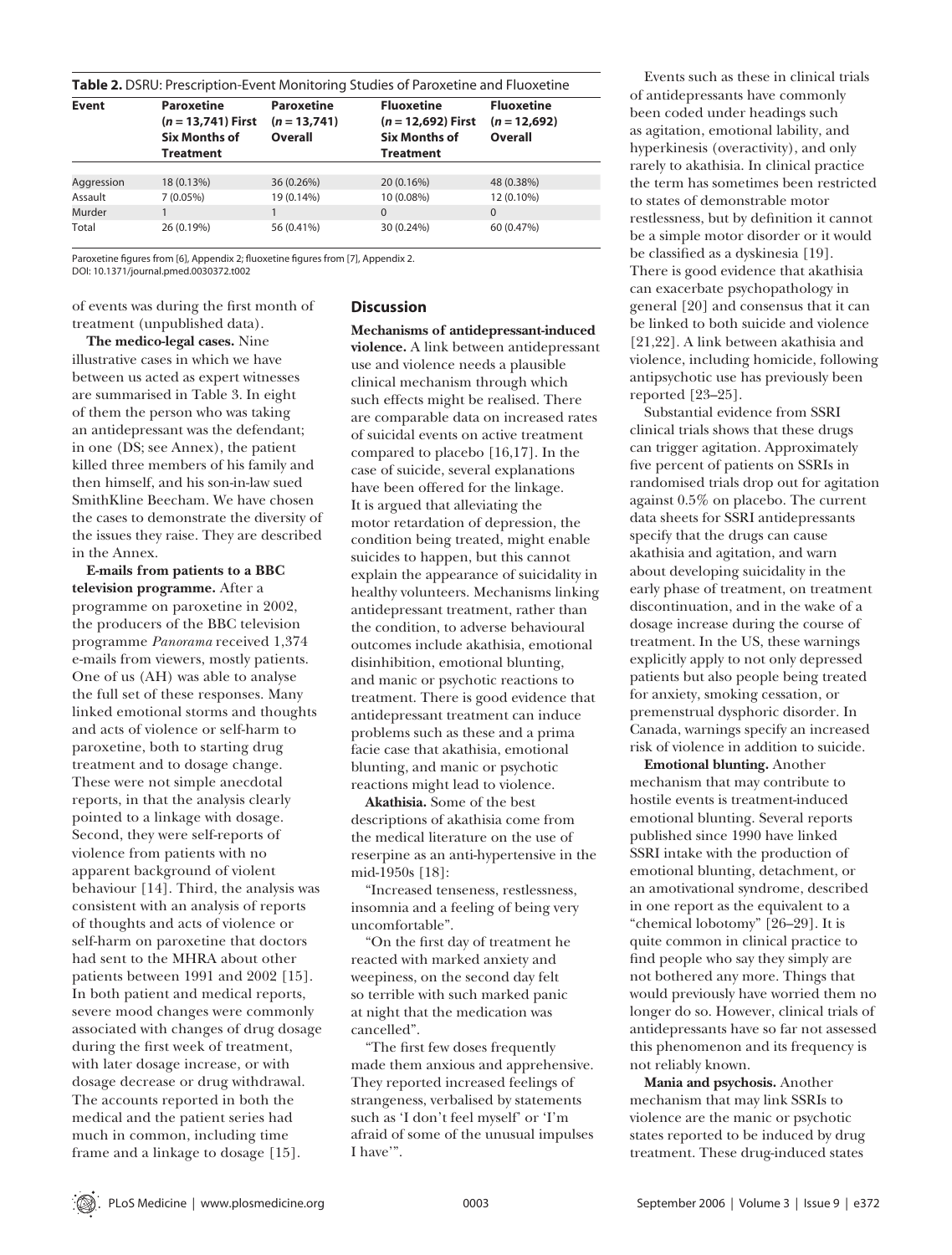| Table 3. Summary of Illustrative Cases |                    |                                                         |     |     |                     |                                                                                                                           |                 |  |  |
|----------------------------------------|--------------------|---------------------------------------------------------|-----|-----|---------------------|---------------------------------------------------------------------------------------------------------------------------|-----------------|--|--|
| Name and<br><b>Year of Trial</b>       | <b>Location</b>    | <b>Drug and Indication</b>                              | Sex | Age | Crime               | <b>Outcome</b>                                                                                                            | Which<br>Author |  |  |
| <b>DS 2001</b>                         | Wyoming, US        | Paroxetine; anxiety/depression                          | M   | 60  | Homicide            | Civil case; SKB 80% responsible                                                                                           | DH              |  |  |
| NH 2002                                | Scotland           | Paroxetine: bereavement                                 | F   | 18  | Assault             | Guilty, but drug contributed                                                                                              | DH              |  |  |
| DH 2001                                | NSW, Australia     | Sertraline; anxiety/depression                          | M   | 74  | Homicide            | Guilty, but drug contributed                                                                                              | DH              |  |  |
| MB 2004                                | WA, Australia      | Venlafaxine; anxiety/depression                         | F   | 33  | Attempted murder    | Suspended sentence; drug implicated                                                                                       | DH              |  |  |
| AT 2004                                | England            | Fluoxetine; depression                                  | F   | 20  | Robbery and assault | Guilty; drug not implicated; 3 years jail.<br>Appeal dismissed.                                                           | AH              |  |  |
| MC 2006                                | England            | Paroxetine, zopiclone, alcohol;<br>depression/anxiety   | M   | 25  | Homicide            | Guilty; drugs not implicated; 13 years<br>jail. Appeal being prepared.                                                    | AH              |  |  |
| JB 1996                                | Mississippi, US    | Fluoxetine, benzodiazepines;<br>depression/anxiety      | M   | 66  | Homicide            | Not quilty by reason of insanity.<br>Recovered but hospitalised. Civil action<br>against Lilly and Roche settled in 2005. | <b>DM</b>       |  |  |
| LD 2006                                | Florida, US        | Sertraline, paroxetine, alprazolam; F<br>panic disorder |     | 31  | Homicide            | Convicted; awaiting sentence                                                                                              | <b>DM</b>       |  |  |
| CP 2005                                | South Carolina, US | Sertraline; no diagnosis                                | M   | 12  | Homicide and arson  | Guilty; 30 years jail; under appeal                                                                                       | DH              |  |  |

DOI: 10.1371/journal.pmed.0030372.t003

often resolve once the medication is removed. However, the full dimensions of treatment-induced psychotic or manic reactions have yet to be mapped; some may continue for a long period after treatment has stopped [30]. It has recently been estimated that these drug-induced manic or psychotic states may account for up to eight percent of admissions to psychiatric facilities [31–35].

The development of a psychotic episode or of command hallucinations has traditionally been linked to both violence and suicide. The labels for most SSRIs now concede a causal relationship to psychosis and to hallucinations.

A proportion of these cases with superficially manic or psychotic reactions and unrecognised confusion may be delirious states reflecting organic brain disturbances rather than a functional psychosis or mania. Delirium is an absolute defence against murder, while psychosis and mania may not be.

**Somnambulism.** Another mechanism that may be relevant to violence and murder is sleepwalking. Somnambulism can provide an absolute defence against murder, in that the defendant in such a case does not have the capacity to form intent. Several reports have been published of an association of paroxetine with sleepwalking in people not previously known to have sleepwalked [36,37]; somnambulism has also been reported for other SSRIs [37]. Among the drugs linked to sleepwalking in reports to the UK MHRA up to January 2006, paroxetine came second with 12 reports, and zopiclone first with 13 reports, with

antidepressants occupying eight of the top 17 slots.

Paroxetine has also been reported to the MHRA more often than any other drug for nightmares (206 reports). The second most commonly reported drug is mefloquine (Lariam), a drug noted for triggering psychosis, with 132 reports. Antidepressants occupy six of the top ten slots for reports of nightmares. As mentioned above, clinicians report between one and ten percent of adverse events to regulators and thus the incidence of nightmares on paroxetine is substantial.

## **What Our Findings Add to Earlier Reports**

Our main finding is that unselected sets of placebo-controlled trials of antidepressants show evidence for an increased relative risk of aggressive behaviours on treatment, although such outcomes apply to only a small subset of patients. The relative risks cited here reflect a net balance of treatment-induced benefits and adverse outcomes. If treatment with an antidepressant, such as paroxetine, lowers the overall risk of aggression in a proportion of patients in a trial population, then the real rate of treatment-induced difficulties with paroxetine may be somewhat higher than the net figures from placebocontrolled trials indicate. Studies in healthy volunteer populations in which treatment would not be expected to reduce aggressive episodes stemming from an underlying clinical condition might help clarify this point.

Data from pharmacovigilance studies support these clinical trial findings, and the literature on antidepressant drugs offers several plausible mechanisms through which such effects might be mediated.

One strength of the current study is that the data are unselected. The data are consistent, although they come from a variety of sources. A weakness of the study is that we have been able to include only a subset of existing data in the analysis. Data on aggression on other antidepressants will necessarily have been collected as part of the development programmes for these drugs, but these data are not in the public domain. The sample of patients cited here is therefore relatively small, especially when selected age-groups and indications are considered. The wide confidence intervals reflect these limitations.

Earlier reports have linked antidepressants to violence [38], but this is the first independent study to offer a quantitative analysis of the issue; no other studies exist with which our results can be compared.

## **Legal Implications**

The legal system has in recent years been faced with a number of cases of violence in which antidepressant treatment may have played a part. If antidepressants can in principle trigger violence, a need will always remain to establish whether such a general possibility might have been realised in an individual case. The principles involved in making such assessments will involve a consideration of the timing of the events in relation to treatment, the merits of competing explanations, and the existence of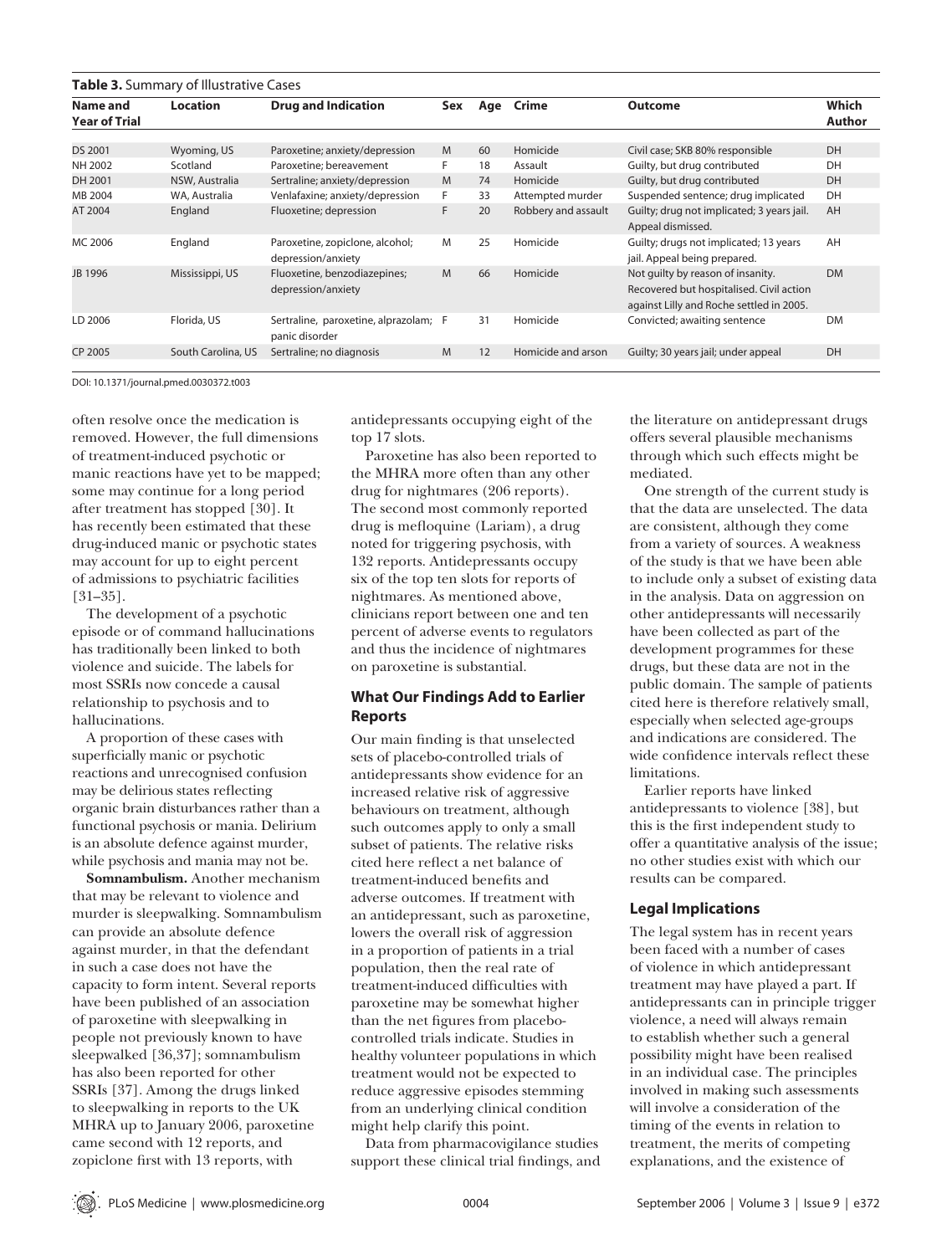evidence in a particular case for a mechanism through which treatment may have led to violence.

At present, different jurisdictions take differing approaches to the issue of whether treatment with a prescription drug can be invoked as a possible defence or mitigating factor in cases of murder or violence. The question of what legal defences are appropriate in such cases needs to be addressed, as do the possible implications of such defences for a defendant and society.

Broadly speaking, treatment-related difficulties of this sort fall under the heading of automatisms. An automatism is defined as a transient, non-recurrent mental malfunction caused by an external factor, whether physical or psychological, that the mind of an ordinary person would be unlikely to have withstood and that produces an incapacity to control his or her acts. However, the question of automatisms has not been mapped onto the domain of potential problems that might result from prescription drug use, as outlined here.

In the DS and DH cases (see Annex), it seems reasonable to argue for an automatism. These men may have been overwhelmed by the effects of prescribed medication to the extent that they may not have been able at the time to form a clear intention to engage in the acts that resulted in the deaths of their families. The case of MC may have involved a case of sleepwalking, which provides a classic defence of automatism. The CP case may have involved command hallucinations. JB had a clear delusional belief system and was therefore found not guilty by reason of insanity.

If these cases are relatively straightforward medico-legally, the cases of NH, MB, AT, and LD are more complex, and may require medico-legal developments. The notion of an automatism is typically invoked to cover behaviours occurring during events such as sleepwalking or epileptic seizures, where normal consciousness is significantly disturbed and the disturbance is of acute onset and brief duration. In contrast, MB, NH, and LD found themselves involved in an extended disturbance, in which consciousness was functioning well enough to allow

them to maintain the semblances of normal behaviour for several weeks. Aside from the element of duration, there is a further factor. The situation is more like that of someone whose drink has been adulterated. In such circumstances, some of those affected may guess what has happened and be able to compensate for the hazard, while others may not. In the case of these prescription drugs, one of the mechanisms by which an individual might compensate is to check with his or her physician. In the cases of NH and LD, perceptions of difficulties may have been confounded by professional advice that the drug could not be the source of the problem.

If an element of the hazard posed by treatment stems from a lack of warnings or information, one might argue a particular case against the background of current or recent warnings. Should these drugs in due course come complete with clear warnings that were implemented in clinical practice, one might potentially take a quite different view, closer to the view taken about alcohol and violence.

Further complexities emerge in considering some of the mechanisms listed above. For instance, in the case of AT, how should the possibility of emotional blunting be handled? In the case of a drug that quells normal fearful responses and concern for consequences, it is difficult to know how to determine degrees of responsibility.

For this area to move forward, more data are needed. Pertinent clinical trial data have been generated but remain unavailable. Combining datasets might make it possible to establish whether the risks of treatment are related to age and gender, or whether those with and without prior histories of aggression are affected similarly. While it may be that further data would show that the risk associated with certain SSRIs and tricyclic antidepressants may be less than others, or may not exist in all antidepressants, there is no way to make that determination without access to these data. Indeed, the issue of violence triggered by older antidepressants has been raised before [38]. Current warnings in the US and Canada are consistent across antidepressants, but in other countries, for instance in the UK (see Summaries of Product Characteristics on the

Electronic Medicines Compendium Web site, http://emc.medicines.org. uk), the wording differs from drug to drug. Given the new medico-legal issues some of these cases pose, it may well fall to the courts to demand that data now unavailable be made public.

#### **Conclusion**

The new issues highlighted by these cases need urgent examination jointly by jurists and psychiatrists in all countries where antidepressants are widely used. The problem is international, and it would make sense to organise an international effort now.

In practice, clinicians need to be aware of the issues, but serious violence on antidepressants is likely to be very rare. When violence is a suspected outcome, every case has to be considered carefully, on the principle that individuals are responsible for their conduct, unless there is clear evidence of compromised function that cannot be otherwise explained.  $\blacksquare$ 

### **Annex: The Illustrative Medico-Legal Cases**

#### Case 1

DS was a 60-year-old man with a history of five prior anxiety/depressive episodes. These did not involve suicidality, aggressive behaviour, or other serious disturbance. All prior episodes had resolved within several weeks. In 1990 DS had had an episode of depression, which his doctor treated with fluoxetine. He had a clear adverse reaction to fluoxetine involving agitation, restlessness and possible hallucinations, which worsened over a three-week period despite treatment with trazodone and propranolol that might have been expected to minimise the severity of such a reaction. After fluoxetine was discontinued DS responded rapidly to imipramine.

In 1998, a new family doctor, unaware of this adverse reaction to fluoxetine, prescribed paroxetine 20 mg to DS, for what was diagnosed as an anxiety disorder. Two days later having had, it is believed, two doses of medication, DS using a gun put three bullets each through the heads of his wife, his daughter who was visiting, and his nine-month-old granddaughter before killing himself.

At jury trial in Wyoming in June 2001, instigated by DS' surviving son-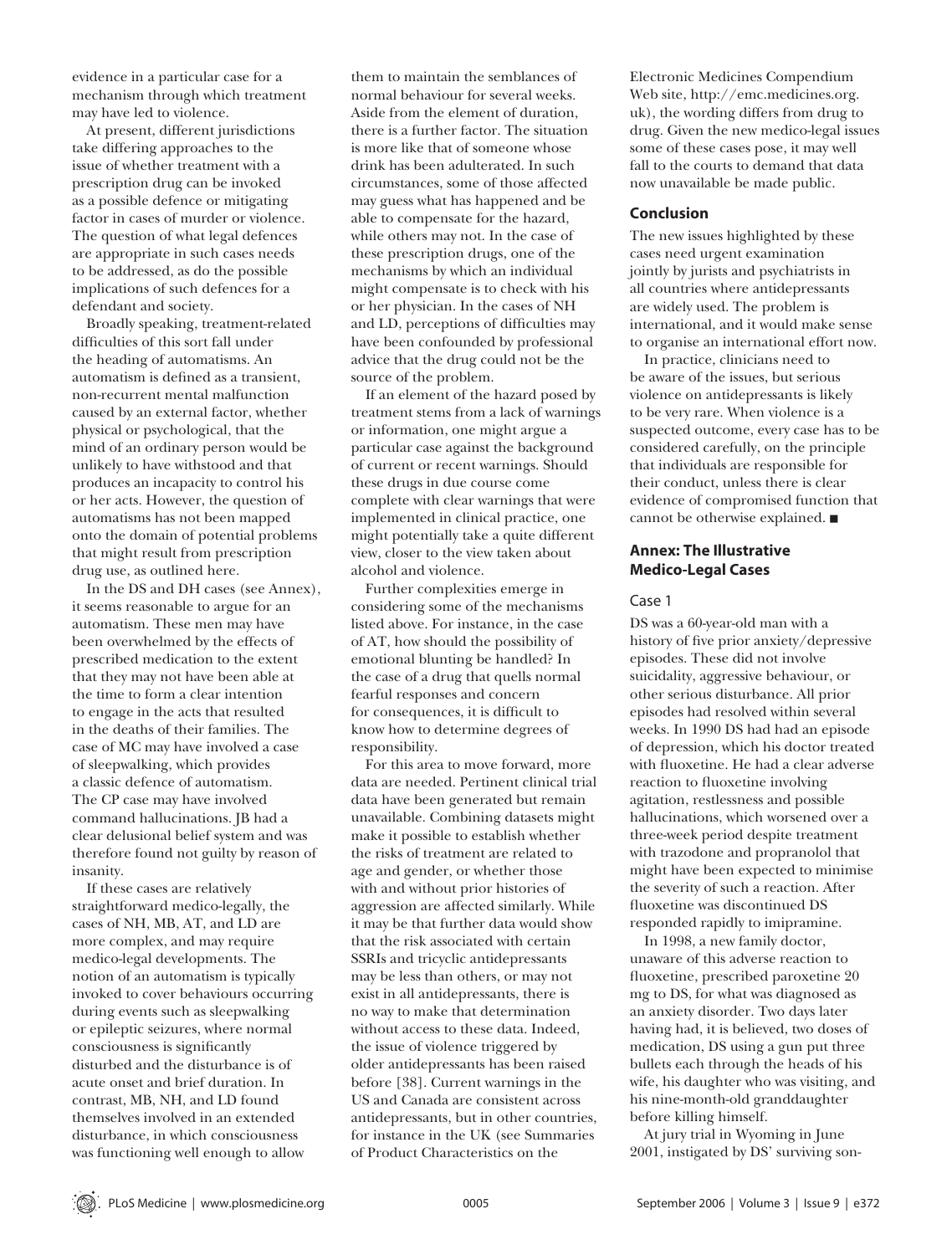in-law, a jury found that paroxetine "can cause some people to become homicidal and/or suicidal" [39]. SmithKline Beecham was deemed 80 percent responsible for the ensuing events [1]. The documentary evidence included an unpublished company study of incidents of serious aggression in 80 patients, 25 of which involved homicide.

Experts for the plaintiff suggested that the mechanism through which paroxetine contributed to these events was probably akathisia or psychosis. A central problem with both akathisia and psychosis in such contexts is that the takers of medications often fail to recognise the fact that the state they are in is drug-induced and that discontinuing treatment can alleviate the symptoms.

#### Case 2

NH was 18 when prescribed paroxetine 20 mg/day by her general practitioner (GP) in Scotland following the death of her grandmother, at the end of November 2001. Within days, she became markedly somnolent, agitated, and emotionally labile. There was an increasing series of arguments at home, and unprecedented aggression. After eight weeks, her parents, concerned about the situation, brought her back to the GP, who increased the dose of paroxetine to 30 mg. One week after the increase of dose and two months after the initial prescription, NH was involved in an incident at a nightclub in which she assaulted another person.

The dose of paroxetine was reduced to 20 mg. Her behaviour remained unstable, disinhibited, and there was at least one suicidal act. Three months later she stopped treatment. She had significant withdrawal problems, but her behaviour normalised. Having been out of work for close to a year she went back to work and has remained in employment since.

NH pled not guilty by virtue of an automatism. The case was heard in open court where the jury found her guilty but added "that antidepressants had contributed to her actions on the day in question". The judge imposed a suspended sentence, stating that "but for Seroxat you wouldn't be standing here". This case appears to have involved treatment-induced akathisia.

## Case 3

DH was a 74-year-old man from New South Wales with a history of mixed anxiety/depressive episodes, many of which resolved without drug treatment. He had no history of violence or suicidality, and had remained gainfully employed throughout.

During one of these episodes, DH was given sertraline (Zoloft) by a GP and clearly responded adversely to this, most notably with agitation. He stopped treatment the following day on medical advice. In July 1999, he sought help from his GP, who was on leave. DH was seen by a locum who admitted in Court that he had not checked DH's file before prescribing sertraline 50 mg. That night, apparently feeling worse after a first dose of sertraline, DH took four more doses of sertraline.

The next morning, after his wife got up he met her in the kitchen and strangled her. He then set off in his car, having decided to kill himself, but turned round and contacted the police to tell them what had happened. He decided he should accept the consequences of his actions and did not want to distress his family further.

DH's lawyers had intended to defend the case on the basis of non-insane automatism or involuntary intoxication, but before the proceedings in May 2001, the Crown made an offer that if DH pleaded guilty to manslaughter on the basis of substantial impairment, the Crown Prosecutor would not contest any defence submission that DH be released from gaol on the date of his sentence. Further, the Crown accepted the case put forward by the defence implicating sertraline. DH accepted that offer in view of his age (78). The judge in his summing-up released DH and stated: "I am satisfied that but for the Zoloft he had taken he would not have strangled his wife" [40].

This case might best be explained in terms of a treatment-induced akathisia or delirious state.

#### Case 4

MB was a 33-year-old woman with two children who had untreated nervous problems since her teenage years. In 2001 she approached her GP who prescribed paroxetine. An initial 20 mg dose was increased to 30 mg. MB appeared to become more anxious and agitated. This deterioration led to a switch to venlafaxine, which was

successively increased to 300 mg/day. During these increases, the medical notes record her as being more anxious and agitated, but did not link this to treatment.

She made plans to take her own and her children's lives, and taking the children for a drive, attached a hosepipe to the exhaust. In the course of two efforts to execute this plan, she thought better of it and informed both the police and child-care authorities what had happened. Her children were taken into care and she was charged with attempted murder.

During the sentencing in the Supreme Court of Western Australia in April 2004, the judge stated there were substantial grounds for implicating venlafaxine in MB's behaviour, and gave her a suspended sentence [41]. This case again appears to involve treatment-induced akathisia.

### Case 5

AT had a baby daughter in December 2000 at the age of 17. In June 2003, her GP noted that she had been "low for 2 years, worse recently", and prescribed fluoxetine 20 mg. Before treatment she was noted to be "selfharming with superficial abrasions to her lower limbs underneath her trousers and has been thinking of hanging herself. She has not planned to as she would not do that to her daughter and has no immediate plans of suicide of any description."

Three weeks later she robbed a 14 year-old boy of his phone and watch. Two days later she stole another phone. Four days later, a psychiatrist noted: "She tells me that the intensity and the distress caused by [the suicidal] thoughts have subsided since starting treatment with fluoxetine. [She] feels that her mood did initially improve on fluoxetine but that this effect is now wearing off." He concluded "it seems that she has partially responded to treatment with fluoxetine...I have advised her to increase the dose of fluoxetine to 30mg in the morning." She did as advised but the day after, as well as five days later, she engaged in further robberies. Three weeks later she attempted robbery with an offensive weapon.

In October, a forensic psychiatrist examining her in prison noted that for the preceding two months, while in prison she had been prescribed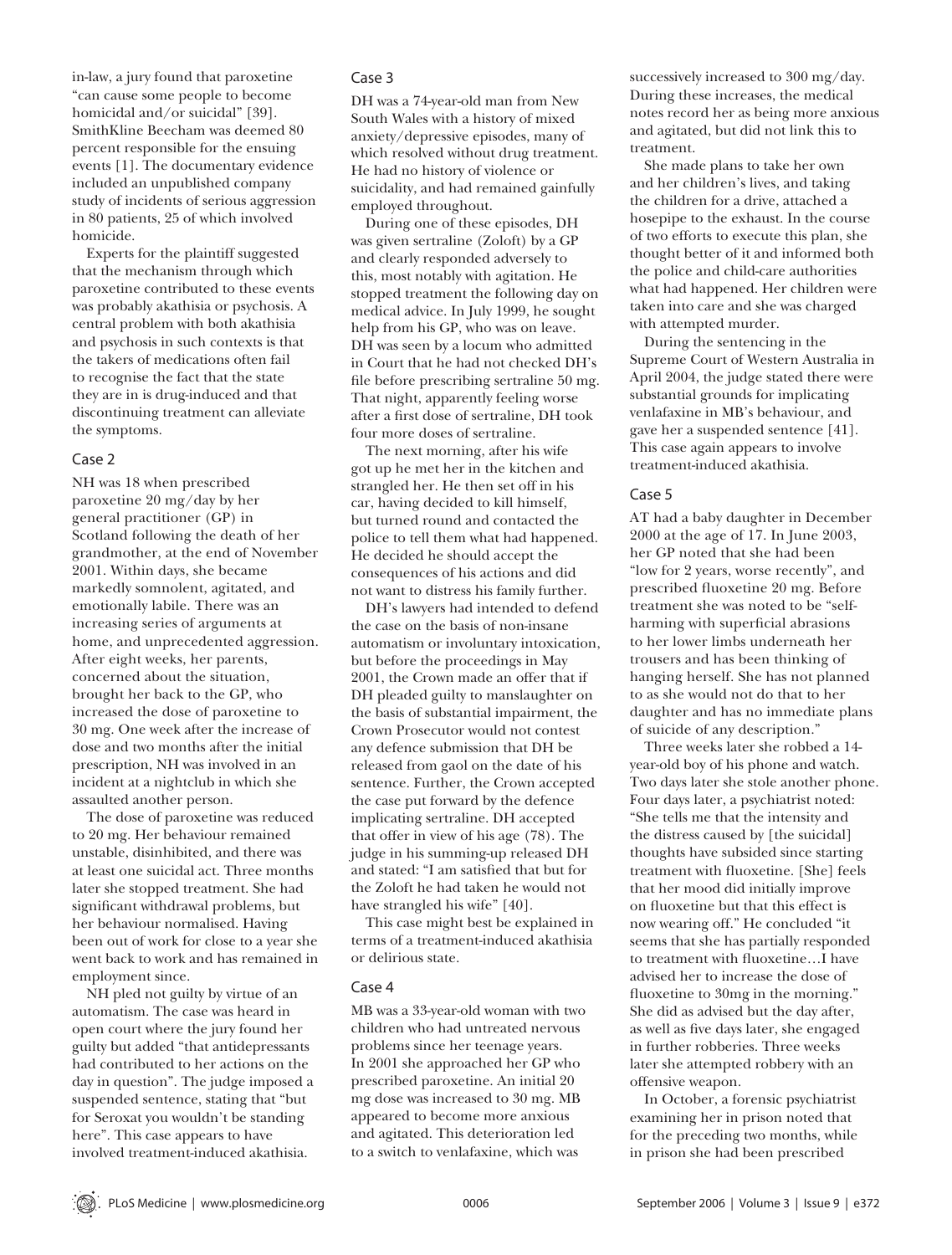mirtazapine 30 mg nightly (a non-SSRI), and had become calmer and better able to discuss her situation. The writer "would now be surprised if she reverted to her [previous criminal] behaviour."

AT had never before been involved in criminal behaviour. Her first two offences took place 17 and 19 days after she started fluoxetine. They appear to have been impulsive and were marked by complete lack of feeling. The third, fourth, and fifth offences occurred after a dose increase. The fifth offence involved brutal violence and use of a flick knife. The prison assessment took place when she had been off the drug for about ten weeks, long enough to eliminate the drug.

Her final charges involved robbery and assault as well as child neglect. Based on the medical records, one of us (AH) noted in his report to the court that AT appeared to have suffered treatment-induced emotional blunting. However, the judge in this English case doubted that the effects of the drug could explain the deliberate planning of robberies and she was found guilty and sentenced to three years in prison with no allowance for any contribution from fluoxetine. An appeal was rejected.

#### Case 6

MC started drinking alcohol socially in 1995 at the age of 17. He used ecstasy in 1999 but stopped after a bad experience. He began using cocaine from February 2001, increasing during October through to June 2002, ultimately using 6 g/day for a short time. After July 2002 MC's cocaine use reduced to nil, apart from four minor relapses. He had none after May 2003. MC's alcohol use increased to four to five cans of lager a night in 2002.

He was prescribed paroxetine 20 mg/day for depression in late May 2002. During the first two months on paroxetine he experienced "terrible shaking of the hands; couldn't pick up a glass of milk without spilling it", felt nausea and had "a constant dull headache, as if squinting in sunlight". When he missed a tablet of paroxetine, he wanted to hide under a duvet and to stay away from everybody; his hands shook, and he had headaches and nausea. These symptoms lasted a couple of days, and he learned not to miss a dose.

In September, his GP increased paroxetine to 30 mg "because he was still very anxious", and advised him to take the paroxetine earlier, when its stimulant effects would be more acceptable, rather than late. He was also started on a regular zopiclone prescription at this point to counter paroxetine stimulation. Soon after, another doctor in the practice changed him to the more sedating dothiepin, but after a few weeks he asked to be put back on paroxetine. He subsequently stopped cocaine but began drinking more heavily. Prescriptions of paroxetine and zopiclone continued through to July 2003.

At this stage he was estranged from an ex-partner with whom he had a now 18-month-old daughter. In August 2003, at her home, after ten pints of lager, he took two zopiclone tablets. Following an argument, they had a pint of beer each, during which there was another bout of quarrelling, and she went to bed alone, leaving him to sleep on the sofa. MC may have taken four more zopiclone tablets. He appeared later that night blood-stained in the local police station with his daughter in his arms. The police found his partner dead from multiple stab wounds. He was charged with murder.

In prison paroxetine 30 mg was continued; zopiclone was stopped. During his initial period on paroxetine, and then in prison, MC complained of "terrible nightmares, waking dripping with sweat, soaking the bed". Intense frightening nightmares have been reported regularly in healthy volunteers taking paroxetine. MC had no reported episodes of sleepwalking before using paroxetine, but he had a number of documented episodes of sleepwalking after starting the drug, and two firstdegree relatives had a history of sleepwalking. Sleepwalking has been reported in association with zolpidem, a hypnotic related to zopiclone [42-44], but no case of sleepwalking on zopiclone has been reported in the scientific literature. However, as noted above, zopiclone is the drug most commonly linked to sleepwalking in Yellow Card reports to the MHRA.

Clearly violence follows domestic arguments, and is a known effect of alcohol, but this case offers grounds also to implicate paroxetine and zopiclone. Zopiclone is known to cause a dose-dependent confusion and amnesia comparable to that found with benzodiazepines [45]. Violence cannot however be attributed to a direct effect of paroxetine alone, since MC had been maintained on this for almost one year with no prior violence. In these circumstances MC pleaded guilty at his trial on 27 February 2006. The judge did not accept that paroxetine and zopiclone had played any part, and sentenced him to 13 years prison. An appeal against the sentence is being prepared.

#### Case 7

JB was 66 years old, married to a second wife ten years his junior. They had marital difficulties, with frequent arguments but no history of violence. JB had medical complaints and longstanding depression and anxiety. Digestive symptoms were treated with an antispasmodic combined with chlordiazepoxide (5 mg four times daily); generalised anxiety was also treated with chlordiazepoxide (10 mg twice daily); an undiagnosed movement disorder, characterized by twitches and tics, was treated with clonazepam (0.5 mg at night). In addition, JB had been treated with the antidepressant doxepin 75 mg at night for years.

Concerned about the sedative effects of his medication, JB's wife began replacing active doxepin powder with sugar in an attempt to offset this effect. JB suspected the capsules had been tampered with. His wife admitted doing this when they saw a new psychiatrist in mid-August 1994. The doctor considered JB to have major depression with anxiety, complicated by physical symptoms and marital strife. He noted that JB was not psychotic or suicidal, and agreed that doxepin be discontinued, instead prescribing fluoxetine 10 mg daily, continuing the other medications as before.

JB was meticulous about compliance and even kept a medicines log. He remained concerned that his wife was tampering with his pills, and after four weeks fluoxetine accused her of being unfaithful. Alarmed at his suspicions, his wife rang the psychiatrist and disposed of the household gun. Meanwhile, JB's friends noted that, normally placid, he had become tense, strange, and suspicious; he asked for a replacement gun to defend himself; described a plan to escape an expected attempt on his life; feared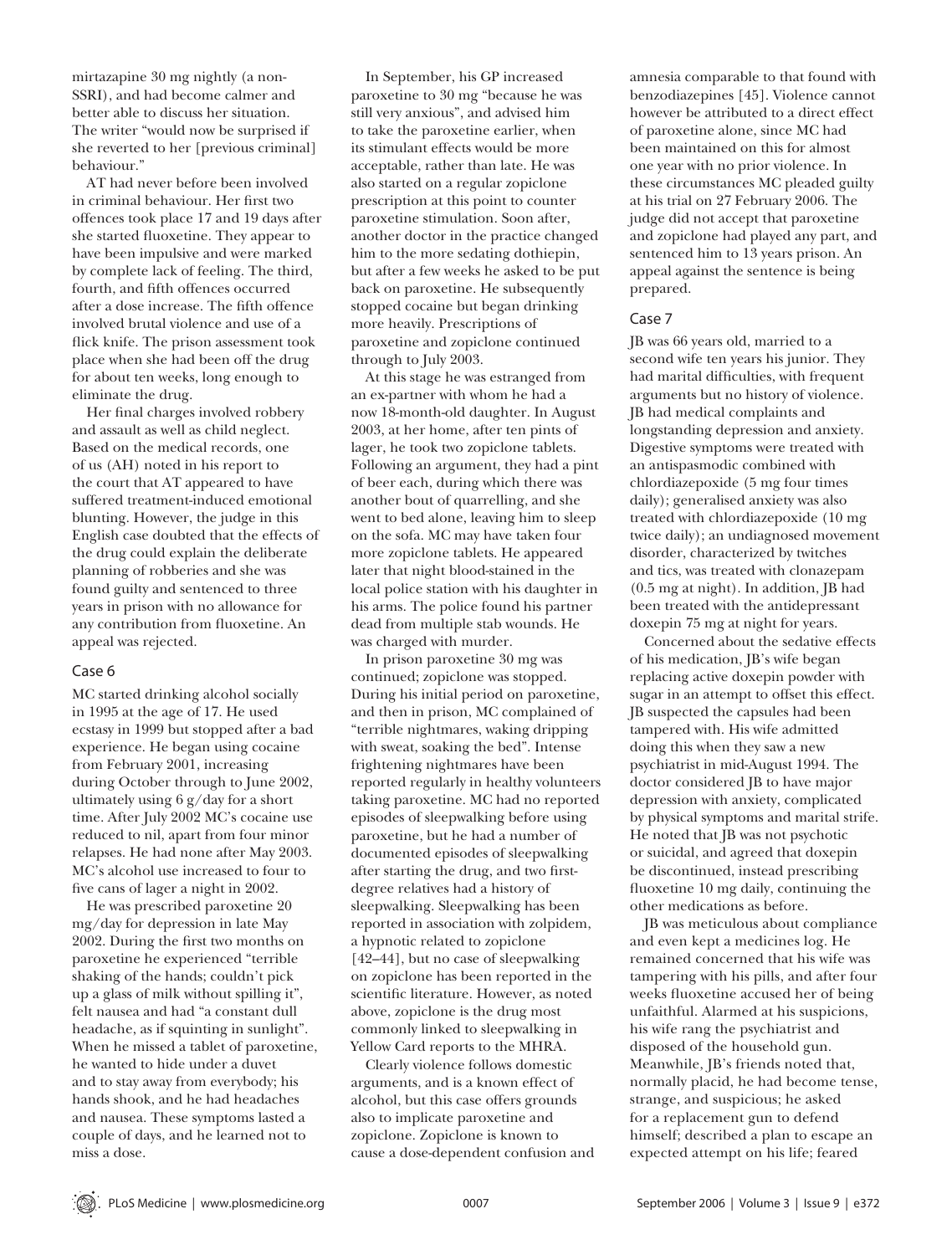poisoning of food and drink; feared an ambush when visiting his mother's grave. Two months after starting fluoxetine JB had become floridly deluded, expecting to be attacked or poisoned by his wife, or her agent. The psychiatrist received phone calls of concern from friends and family but did not alter his treatment. One evening in mid October 1994 JB approached his neighbours, covered in blood, reporting an attack by his wife. He had several minor cuts to his arms. His wife was found dead in their hallway, in a pool of blood with 200 stab wounds.

In 1996, a Mississippi court found JB not guilty of murder by reason of insanity  $[46]$ . He was confined to a mental hospital, where he remains, even though on review of his medical notes by one of us (DM), it was clear that his psychosis cleared on withdrawal of fluoxetine, and further treatment. His physicians are concerned about the risk should he be discharged. Although prescription drugs were not invoked in his defence, a subsequent civil case seeking damages from Eli Lilly (Prozac) and Hoffman LaRoche (benzodiazepines) was settled in 2005 (personal communication from plaintiff's lawyer, R. Boyd). This homicide case involves a treatmentinduced psychosis.

#### Case 8

LD, a 31-year-old mother, separated from the father of her 3-year-old twin boys in 2001. After a protracted custody battle, she began experiencing episodes of dizziness, sweating, shaking, nausea, and pressure in the chest. She was well between episodes, experienced no suicidality, irritability, or aggression, and continued to care for her sons as before, living in the same house as her father and his second wife.

Reading a magazine, she saw an advertisement for "panic disorder", and recognised many of the symptoms described in it. She contacted her family doctor, but no appointments were available and she saw the nurse practitioner instead. She was given a free starter pack of sertraline 25 mg, and a prescription for alprazolam 0.5 mg twice daily to start immediately.

LD found the drugs stopped her panic attacks, but she experienced increasing tension, restlessness, and agitation, which worsened when

the "starter pack" dose of sertraline increased after one week from 25 to 50 mg/day. Other unexpected effects were that her previous moderate alcohol intake took on a compulsive quality, and she became increasingly depressed and began to think of suicide. On one occasion she found herself in the closet holding her father's pistol before "coming to" and realising what she was doing. Alarmed, she tried to see her doctor, but he was not available. She again saw the nurse, who switched her from sertraline, which she had taken for a month, to a starter pack of paroxetine 20 mg/day and advised continuing alprazolam at 1 mg/day.

LD's agitation, restlessness, depression, and suicidal ideas worsened. Two days after the switch to paroxetine, she claims she took double the prescribed amount of both paroxetine and alprazolam, hoping this would help. It didn't. She drank alcohol and sounded intoxicated on the phone. Claiming she saw no future for herself or her children, she shot both in the head just before their afternoon nap. She recalls intending to kill herself as well, but did not do this immediately as she noticed one son was still breathing. Unwilling to "leave him behind", she waited but passed out from her overdose of alprazolam and alcohol, and was discovered deeply asleep with her twins dead next to her. Her blood and urine alcohol levels showed marked intoxication.

The Florida State Attorneys initially sought to have LD convicted of murder and sentenced to death, but later dropped pursuit of the death penalty. The defence team contended that LD was not guilty by reason of temporary insanity caused by the prescription drugs provided by the nurse practitioner. Prior to trial a "Frye" hearing was held to consider whether evidence regarding SSRI-induced akathisia, involuntary alcohol intoxication, suicidality, and homicidality would be admissible. The judge ruled that evidence could be admitted indicating that akathisia was *associated* with SSRI treatment, but that a *causal* relationship could not be argued. With this restriction on defence testimony, the State Attorneys, assisted by pharmaceutical company representatives, convinced the jury that the drugs did not play a causal role in

the homicides. LD was convicted, and sentenced to life without possibility of release [47].

#### Case 9

According to an independent forensic report compiled a year after the events for which CP was charged in November 2001, CP was a 12-year-old, 5'2", 95-lb boy with a family background involving considerable social dislocation. Despite the difficulties of his social situation, he had no record of treatment for nervous disorders or of violence or behavioural disturbance. Following an argument with his father at the end of October 2001, he was admitted to a behavioural centre for six days where he was started on paroxetine. His behaviour worsened daily on paroxetine. He was discharged against medical advice to the care of his grandparents, who, when his paroxetine ran out, took him to their primary-care physician who prescribed sertraline 50 mg, increasing this to 100 mg two days before the killings for which CP was charged. The duration of sertraline treatment was three weeks.

After the prescription of sertraline, CP was involved in a number of aggressive incidents at school, the first on record for him, and was reported by family members and church members to be restless and talking unusually volubly. Relatives noted a series of risky behaviours. On the day of the killings, his grandparents had told him that he could not take the school bus following an episode of aggression toward one of the other children on the bus. Later that evening he attended choir practice with his grandparents, who in response to escalating difficulties had warned him he might have to be returned to his father.

The independent forensic report on the case notes CP as saying that that night: "something told me to shoot them". He had initially reported this to be hallucinations and then said he thought it was his own thoughts. When asked to specifically describe what the experience was like, he said it was "like echoes in my head saying 'kill, kill', like someone shouting in a cave". According to the forensic report, "He reported this began happening after he went to bed...He reported he had never considered harming his grandparents before and this was unlike anything he had previously experienced. He reported that the voices were coming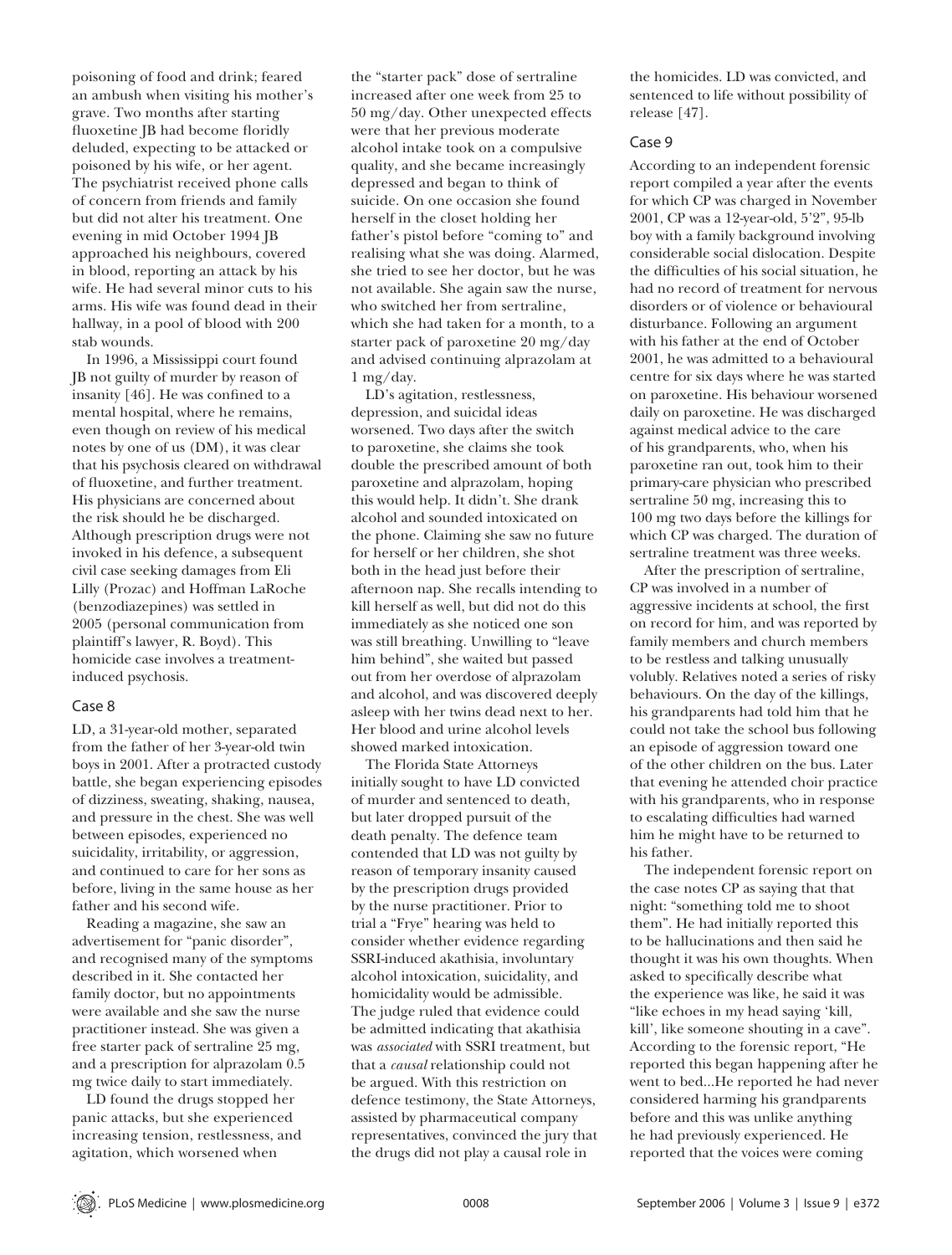from inside his head and they bothered him so much that he got up. He reported that the voices continued until he killed his grandparents. He reported that he couldn't control himself and reported the echoes stopped after he shot his grandparents. He set fire to the house but could not explain these actions saying the thoughts just popped up". He then took a vehicle and began driving but reported that he had no idea where he was going and that it all felt like a dream. He recalled asking the police about his grandparents after he was picked up because he was not sure if it had really happened or not.

These events and CP's overall behaviour and history led an independent forensic child psychiatrist to diagnose substance-induced mania and psychotic disorder. The charges of double murder and arson were heard by jury trial in an adult rather than juvenile court. In the process of jury selection, 32 of 75 prospective jurors declared that they or someone related to them were on or had been on an antidepressant. Court TV covered the trial in its entirety. Both prosecution and defence from the outset accepted that CP had shot his grandparents. Media coverage focused heavily on the question of "'Evil' or 'chemically compelled'?"

In February 2005, after a two-week trial, a jury found CP guilty of murder and he was sentenced to 30 years in prison [48]. Questioned by the media afterwards, "Steven Platt, a 26-yearold accounting clerk for an electrical supply wholesaler, said the group believed that Christopher exhibited side effects from Zoloft but did not feel it was severe enough to let him escape criminal responsibility" [49]. Summing up some of the points at issue, the judge Daniel Pieper stated: "There is no case in South Carolina that addresses involuntary intoxication by prescription drugs…It seems to turn the whole medical system on its side if you can't rely on the medication your doctor prescribes. It could potentially force you into a situation of lifetime commitment if that drug induces an effect of which you're not aware… There's something disconcerting about that, albeit probably something of a legal nature that is troubling me" [50]. The verdict is currently under appeal in the South Carolina Supreme Court.

### **Acknowledgments**

We thank the MHRA for data on the frequency of yellow card reports of certain adverse reactions in their database.

#### **References**

- Healy D (2004) Let them eat Prozac. New York: New York University Press. pp. 124–148.
- 2. Pfizer Canada  $(2004$  May  $26)$  Stronger warning for SSRIs and other newer antidepressants regarding the potential for behavioural and emotional changes, including risk of self-harm. Available: http:⁄⁄www.hc-sc.gc.ca/dhp-mps/ medeff/advisories-avis/prof/2004/ zoloft\_2\_hpc-cps\_e.html. Accessed 21 July 2006.
- 3. Pfizer (2005 February) Zoloft prescribing information. Available: http:⁄⁄www.fda.gov/ cder/foi/label/2005/019839s053S054lbl.pdf. Accessed 21 July 2006.
- 4. Medicines and Healthcare Products Regulatory Agency (2004) Report of the CSM expert working group on the safety of selective serotonin reuptake inhibitors. Available: http:⁄⁄www.mhra.gov.uk/home/ idcplg?IdcService=GET\_FILE&dDocName= CON019472&RevisionSelectionMethod= LatestReleased. Accessed 21 July 2006.
- 5. GlaxoSmithKline (2006) Paroxetine adult suicidality analysis: Major depressive disorder and non-major depressive disorder—Appendix 2. Available: http:⁄⁄www.gsk.com/media/ par\_current\_analysis.htm. Accessed 21 July 2006.
- 6. Inman W, Kubota K, Pearce G, Wilton L (1993) P.E.M report number 6. Paroxetine. Pharmacoepidemiol Drug Saf 2: 393–422.
- 7. Edwards JG, Inman WH, Wilton L, Pearce GL, Kubota K (1997) Drug safety monitoring of 12692 patients treated with fluoxetine. Hum Psychopharmacol 12: 127–137.
- 8. Healy D (2000) Emergence of antidepressant induced suicidality. Prim Care Psychiatry 6: 93–98.
- 9. Wagner KD, Ambrosini P, Rynn M, Wohlberg C, Yang R, et al.  $(2003)$  Efficacy of sertraline in the treatment of children and adolescents with major depressive disorder: Two randomized controlled trials. JAMA 290: 1033–1041.
- 10. March JS, Biederman J, Wolkow R, Safferman A, Mardekian J, et al. (1998) Sertraline in children and adolescents with OCD: A multicenter randomized controlled trial. JAMA 280: 1752–1758.
- 11. Kuslak V (2003 August 22) Letter to physicians. Wyeth Pharmaceuticals.
- 12. Medicines and Healthcare Products Regulatory Agency (2006) Adverse drug reactions online information tracking: Drug analysis print. Available: http:⁄⁄www.mhra. gov.uk/home/groups/public/documents/ sentineldocuments/dap\_1130236020641.pdf. Accessed 26 July 2006.
- 13. Pirmohamed M, Breckenridge AM, Kitteringham NR, Park BK (1998) Adverse drug reactions. BMJ 316: 1295–1298.
- 14. Medawar C, Herxheimer A, Bell A, Jofre S (2002) Paroxetine, Panorama and user reporting of ADRs: Consumer intelligence matters in clinical practice and post-marketing drug surveillance. Int J Risk Saf Med 15: 161– 169.
- 15. Medawar C, Herxheimer A (2003) A comparison of adverse drug reaction reports from professionals and users, relating to risk of dependence and suicidal behaviour with paroxetine. Int J Risk Saf Med 16: 3–17.
- 16. Healy D, Aldred G (2005) Antidepressant drug use and the risk of suicide. Int Rev Psychiatry 17: 163–172.
- 17. Healy D, Whitaker CJ (2003) Antidepressants and suicide: Risk-benefit conundrums. J Psychiatry Neurosci 28: 331–339.
- 18. Healy D, Savage M (1998) Reserpine exhumed. Brit J Psychiatry 172: 376–378.
- 19. Cunningham Owens DG (1999) A guide to the extrapyramidal side-effects of antipsychotic drugs. Cambridge: Cambridge University Press. 362 p.
- 20. Duncan EJ, Adler LA, Stephanides M, Sanfilipo M, Angrist B (2000) Akathisia and exacerbation of psychopathology: A preliminary report. Clin Neuropharmacol 23: 169–173.
- 21. American Psychiatric Association (2000) Diagnostic and statistical manual IV TR. Washington (D. C.): American Psychiatric Association.
- 22. Lane RM (1998) SSRI-induced extrapyramidal side effects and akathisia: Implications for treatment. J Psychopharmacol 12: 192–214.
- 23. Siris SG (1985) Three cases of akathisia and "acting out". J Clin Psychiatry 46: 395–397.
- 24. Herrera JN, Sramek JJ, Costa JF, Roy S, Heh CW, et al. (1988) High potency neuroleptics and violence in schizophrenia. J Nerv Ment Dis 176: 558–561.
- 25. Schulte JR (1985) Homicide and suicide associated with akathisia and haloperidol. Am J Forensic Psychiatry 6: 3–7.
- 26. Hoehn-Saric R, Lipsey JR, McLeod DR (1990) Apathy and indifference in patients on fluvoxamine and fluoxetine. J Clin Psychopharmacol 10: 343–345.
- 27. Wilkinson D (1990) Loss of anxiety and increased aggression in a 15-year-old boy taking fluoxetine. J Psychopharmacol 13: 420.
- 28. Garland EJ, Baerg EA (2001) Amotivational syndrome associated with selective serotonin reuptake inhibitors in children and adolescents. J Child Adolesc Psychopharmacol 11: 181–186.
- 29. Barnhart WJ, Makela EH, Latocha MJ (2004) SSRI-induced apathy syndrome: A clinical review. J Psychiatr Pract 10: 196–199.
- 30. Wilens TE, Biederman J, Kwon A, Chase R, Greenberg L, et al. (2003) A systematic chart review of the nature of psychiatric adverse events in children and adolescents treated with selective serotonin reuptake inhibitors. J Child Adolesc Psychopharmacol 13: 143–152.
- 31. Preda A, MacLean RW, Mazure CM, Bowers MB (2001) Antidepressant associated mania and psychosis resulting in psychiatric admission. J Clin Psychiatry 62: 30–33.
- 32. Nakra BR, Szwabo P, Grossberg GT (1989) Mania induced by fluoxetine. Am J Psychiatry 146: 1515–1516.
- 33. Hersh CB, Sokol MS, Pfeffer C (1991) Transient psychosis with fluoxetine. J Am Acad Child Adolesc Psychiatry 30: 851–852.
- 34. Stoll AL, Mayer PV, Kolbrener M, Goldstein E, Suplit B, et al. (1994) Antidepressantassociated mania: A controlled comparison with spontaneous mania. Am J Psychiatry 151: 1642–1645.
- 35. Narayan M, Meckler L, Nelson JC (1995) Fluoxetine-induced delusions in psychotic depression. J Clin Psychiatry 56: 329.
- 36. Alao A, Yolles JC, Armenta WC, Dewan MJ (1991) Somnambulism precipitated by selective serotonin-reuptake inhibitors. J Pharm Technol 15: 204–207.
- 37. Kawashima T, Yamada S (2003) Paroxetineinduced somnambulism. J Clin Psychiatry 64: 483.
- 38. Rampling D (1978) Aggression: A paradoxical response to tricyclic antidepressants. Am J Psychiatry 135: 117–118.
- 39. United States District Court of Wyoming (2001) Tobin v. SmithKline Beecham Pharmaceuticals. Fed Suppl 164: 1278.
- 40. New South Wales Supreme Court (2001) Regina v. Hawkins. NSWSC 420: paragraph 66.
- 41. Supreme Court of Western Australia (2004) State of Western Australia and B, Sentence, Transcript of Proceedings, Perth, May 26, 2004. 67 of 2004.
- 42. Mendelson WB (1994) Sleepwalking associated with zolpidem. J Clin Psychopharmacol 14: 150.
- 43. Harazin J, Berigan TR (1999) Zolpidem tartrate and somnambulism. Mil Med 164: 669–670.